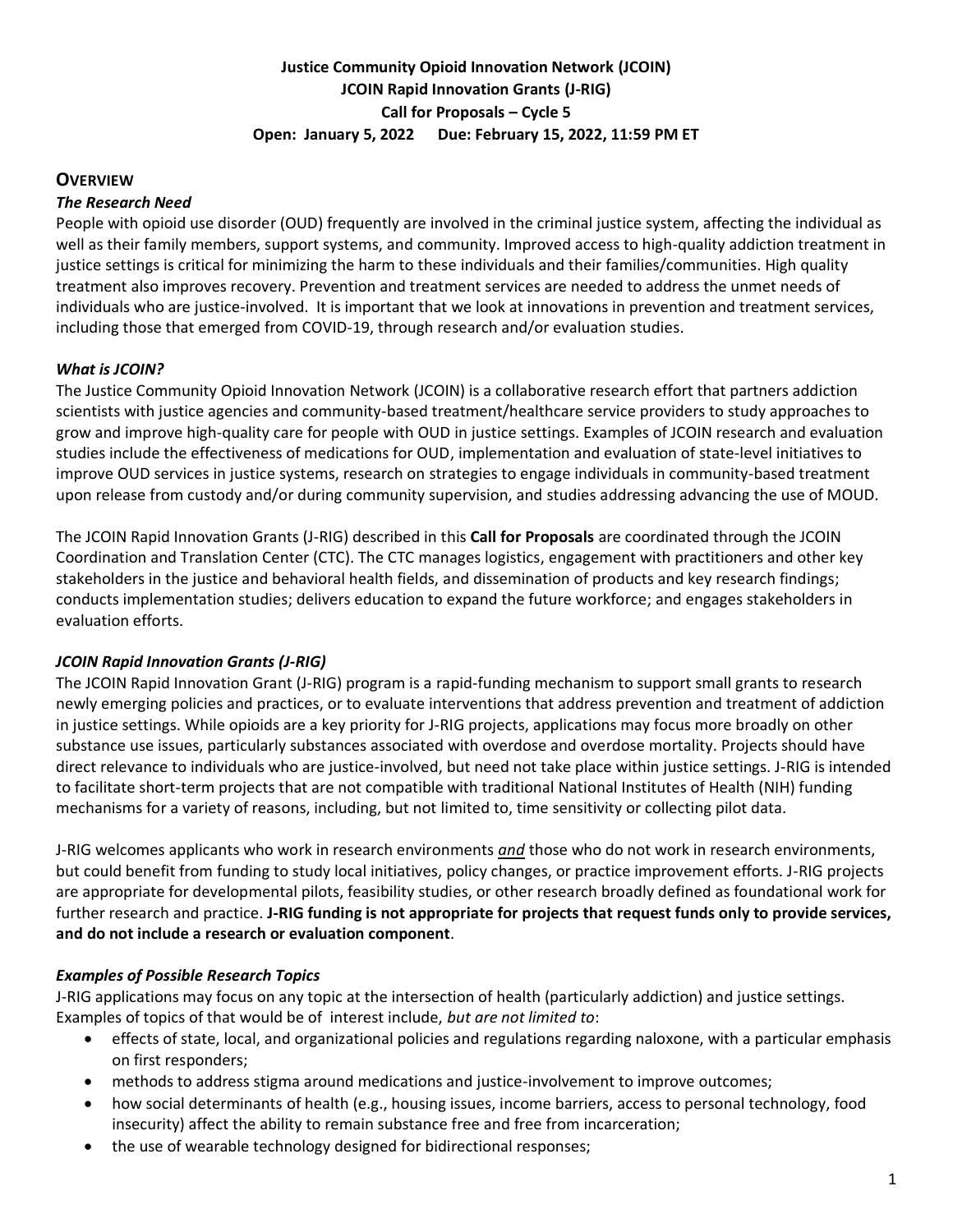- behavioral therapies, such as contingency management, motivational interviewing, and/or cognitive behavioral therapy;
- opportunities for agencies to share data or create linked data sets on opioid use;
- how medications for opioid use disorders (MOUD) are distributed;
- innovative strategies to expand availability of, and decrease barriers for access to, MOUD;
- prevention efforts at the community or individual level; and/or
- innovative strategies to address intergenerational substance use issues, family or social supports, and/or children of individuals who have a substance use disorder.

These efforts include strategies used to address COVID-19 and COVID-19-related implications for justice and behavioral health organizations (for example, innovations related to screening, community release and linkage to care, telehealth) and/or determining what COVID-related innovations will be maintained in a post-COVID time. Please consider the timeliness and relevance of the research proposed given the potential for funding within 3-4 months.

*PLEASE NOTE: This list includes examples of possible research or evaluation topics; it is not meant to be exhaustive. Other research areas, and evaluation projects, also are welcome.*

### **APPLICATION GUIDELINES**

### *Dates*

The J-RIG Call for Proposals is released three (3) times per year, with funding expected in approximately four (4) months, barring any unforeseen barrier to funding that may need to be addressed. These funding cycles are listed in the table below. *(If a closing date occurs on a weekend or holiday, the date will move to the next business day.)*

| <b>Activity</b>                       | <b>Fall Cycle</b> | <b>Spring Cycle</b> | <b>Summer Cycle</b> |
|---------------------------------------|-------------------|---------------------|---------------------|
| Announcement/RFP available            | Julv 1            | January 5           | March 20            |
| Application closing date (11:59pm ET) | August 15         | February 15         | May 1               |
| Funding decisions                     | October           | Mav                 | Julv                |
| Sub-award to awardee(s) anticipated   | November          | June                | August              |

### *Eligibility*

J-RIG support is available to applicants *regardless of their current affiliation with JCOIN*. Successful applicants will be considered part of the JCOIN network. To ensure integration with the network, all J-RIG awardees will be linked with a JCOIN-affiliated "sponsor." Applicants not currently affiliated with a JCOIN-funded study will receive assistance connecting with a JCOIN-affiliated investigator who will act as their sponsor. Applicants interested in identifying a potential JCOIN sponsor should contact Judith Wilde at [jcpilot@gmu.edu.](mailto:jcpilot@gmu.edu) *We encourage applicants to include a JCOIN investigator at the time of proposal submission, particularly if the applicant does not have a background in research or evaluation, but it is not a requirement*. If a proposal is recommended for funding, but did not name a JCOIN-affiliated sponsor, the JCOIN CTC will assist with identifying a JCOIN sponsor to work with the project personnel.

*A note for Researcher-Initiated Grant applicants with existing NIH funding:* J-RIG funding is not intended to provide supplemental funding to existing grants in lieu of pursuing an NIH supplement or other appropriate NIH funding. Nor is J-RIG funding intended to be used to prolong ongoing research when those funds are no longer available. Potential applicants should discuss the appropriateness of J-RIG funding with their NIDA Program Official.

*JCOIN Hub eligibility:* Current investigators on NIDA-funded JCOIN Hubs and members of their research teams *are*  eligible for J-RIG funding. However, JCOIN Hub-affiliated investigators may receive no more than two (2) J-RIG awards as a J-RIG principal investigator for the entirety of the multi-year J-RIG program. As noted above, J-RIG funding should not be used as an alternative to pursuing traditional NIH administrative supplements if/when appropriate. Hub investigators should consult with their NIDA Program Official if guidance is needed.

### *Technical Assistance*

Applicants may be researchers or practitioners, as defined below.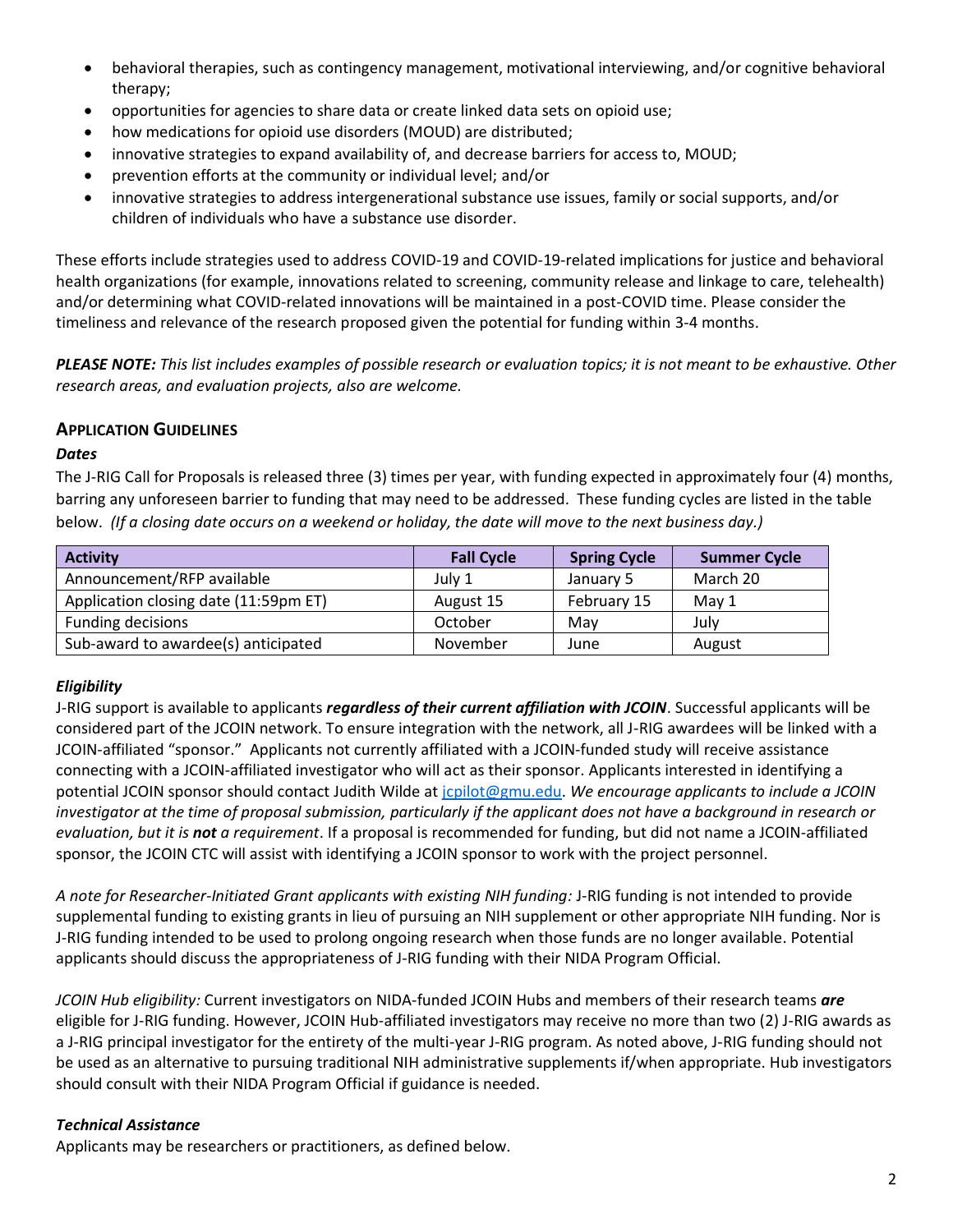- Researcher: Faculty, researcher, postdoc, or scholar at a university, research organization, or other relevant organization.
- Practitioner: Professionals affiliated with a justice, behavioral health, community healthcare, and/or other impacted organization.

Applicants self-identify into one of these two categories at the time of application. *Reviewers will evaluate the proposed work in light of the project's significance and importance, innovation, approach (appropriateness of the research question[s] and methodology), investigators' qualifications, and potential impact.* Regardless of applicant type, *research question(s), the evaluation focus, or project aim(s) must be articulated* as part of the J-RIG application. (See more in the Submission Guidelines below.)

*Applicants are encouraged to request assistance in developing an appropriate design*. If you would like assistance with research/statistical skills, we urge you to contact us. JCOIN has a team of researchers available to assist with research design and statistics and to answer questions about this solicitation. Please email Judith Wilde at [jcpilot@gmu.edu](mailto:jcpilot@gmu.edu) to request assistance. In addition, TA materials (including recordings of Webinars, a Sample Proposal, a Proposal Checklist, Tips, and list of suggested and approved measures) are available at this site (sign-in as a new JCOIN "partner" is required, at no cost):<https://www.jcoinctc.org/resources/funding-opportunities>

## *Funding Source and Availability*

J-RIG will provide funding for projects lasting from 6 to 24 months. *The total budget may not exceed \$100,000 in Direct Costs over the entire award*. *Total cost for the entire award period may not exceed \$110,000*. Applications for less than \$110,000 in total costs *are encouraged.* Funds may be used for research or evaluation purposes; we also encourage applications for small pilot studies that might lead to larger requests from other sources for a major project. We anticipate funding 1 or 2 applications per cycle, based on availability of funding and the funding requested by applicants*.*

J-RIG funding is made available by a grant from the National Institute on Drug Abuse (NIDA) through the NIH Helping to End Addiction Long Term (HEAL) initiative to George Mason University (GMU) to operate the JCOIN Coordination and Translation Center (CTC). On behalf of JCOIN, George Mason University will make and administer J-RIG awards. Though awards are made by GMU, applicants are expected to adhere to expectations for NIH awards, including requirements around IRB and OHRP approvals. Applicants also will be expected to report on study outcomes in a timely fashion and to share and/or archive data whenever possible. (See Terms & Conditions for additional details.)

## *Submission Guidelines*

### Applications will be submitted through the J-RIG Application Management Platform

[\[https://webportalapp.com/sp/jcoin-rig-2020\]](https://webportalapp.com/sp/jcoin-rig-2020). After entering the platform, the Applicant will be provided with instructions for completing or uploading the sections of the application. All sections of the application (including the Project Narrative) should be formatted with paper size no larger than standard letter paper size (8  $\frac{1}{2}$  x 11") and at least one-half inch margins (½") - top, bottom, left, and right - for all pages. Text should be single spaced with a font size of at least 11 points. Smaller text in figures, graphs, diagrams, and charts is acceptable, as long as it is legible when the page is viewed at 100%. **PLEASE NOTE: Applicants are allowed only ONE resubmission of a previous application.**

### **PART 1. COVER PAGE**

- Principal Investigator (PI) name, affiliation, position title, and contact information. A Principal Investigator is the individual responsible for the overall conduct of the project.
- Other Co-Investigators or Senior Personnel (if any) and their affiliations. These are other individuals who will contribute in a substantive, meaningful way to the scientific development or execution of the project, whether or not salaries are requested.
- NIDA-requested questions: (1) Do you currently have an active NIDA grant related to this topic? (Yes/No) (2) A "yes" response to question 1 adds a second item – check "yes" if you have spoken with your NIDA program officer and you both agree that J-RIG funding is appropriate for this proposal. (3) Indicate whether you currently have, or have had in the past, NIH R01 funding.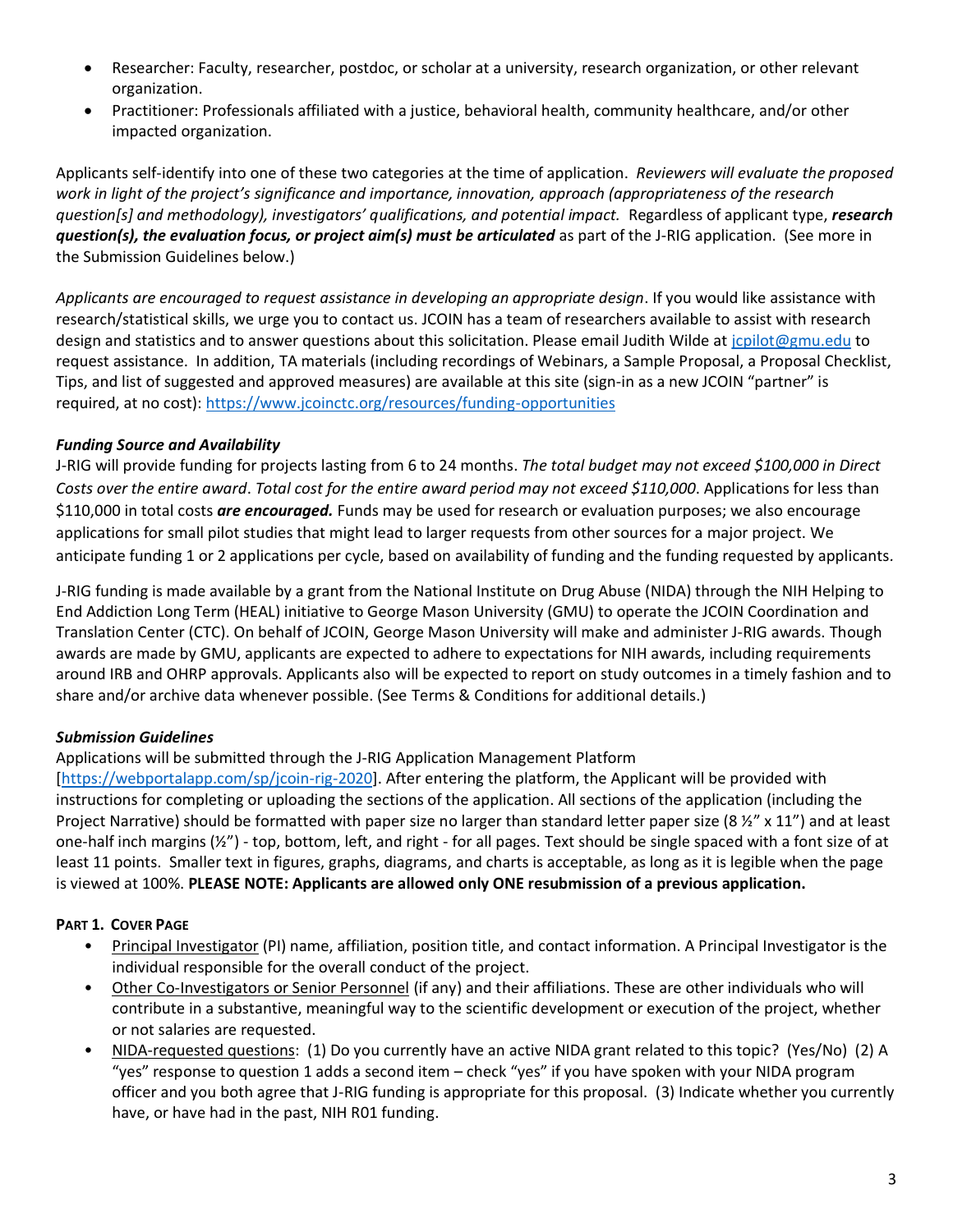- JCOIN Affiliated Sponsor has 3 options: (1) check "yes" and provide the name if one already has been identified, (2) check to indicate you are a JCOIN Hub Investigator not needing a sponsor, or (3) check to indicate you need to be matched with a JCOIN investigator if funded.
- Administrative contact (name and email address) of the person managing the fiscal aspects of the grant award at your institution.
- Project title
- Project duration (6 24 months)
- Requested total budget (up to \$100,000 in *Direct Costs*; not to exceed \$110,000 in *Total Costs*)

## **PART 2. ABSTRACT**

• Provide a Project Abstract of no more than 500 words (MSword will provide a count) summarizing the project.

## **PART 3. PROJECT NARRATIVE** (Up to 5 Pages)

## *3.1 Significance and Importance*

- Identify the gap in research, or opportunity for operational improvement, that your project will study. Is there a critical barrier to progress in the field that your project proposes to address?
- How will your project improve our understanding of best practices, new or emerging interventions or technologies, or the effect of new policies?
- You may want to address what opportunity will be lost if the project is not funded.
- Describe what you hope to achieve by conducting the project; that is, state the specific aims (or research questions) of the project.
- If applicable, describe whether the study is intended to serve as foundational work for a larger study. NOTE: Not all J-RIG projects will be designed as pilots for larger studies.

## *3***.2** *Innovation*

- Explain how the application challenges and seeks to shift current research, clinical, or justice system practice patterns or concepts as related to opioid use disorder in justice settings or populations.
- Describe any novel approaches or practices, technologies, research/evaluation focus, or interventions to be developed or used, and any advantage over existing practices, technologies, research/evaluation, or interventions.
- Explain any refinements, improvements, or new applications of theoretical concepts, approaches, or practices, policies, technologies, or interventions.

### *3.3 Approach*

- Describe your research plan what you will do. If you are collecting data, describe what data you are collecting (including what measures you are using), from whom or from where the data will be collected, and how you will collect the data. Describe how the data will be analyzed and reported, including how you will maintain participants' anonymity or confidentiality.
- Describe where the research will take place and who will be involved in conducting the research.
- Describe where and how participants will be recruited; the number of anticipated participants and their general characteristics (e.g., who are they, what is their age range); inclusion/exclusion criteria - special criteria needed to participate (e.g., individuals who are or have been previously incarcerated) and/or exclusion criteria - any criteria that would exclude participation in the research (e.g., individuals with diagnosed severe or disabling mental illness).
- Describe key milestones, the specific events or achievements that should occur at specific points in time and are important indicators of progress for your project (you may want to consider including a timeline and milestone chart with each milestone and the expected timeline for completing the milestone). Are there specific benchmarks for success; are there key achievements that will indicate that the project has met its aims successfully? The milestone chart/timeline is included in the five-page limit.
- Discuss potential problems with the research plan and alternative strategies that may be needed to address those problems.

**Note:** *References should be provided but are not included in the five-page limit*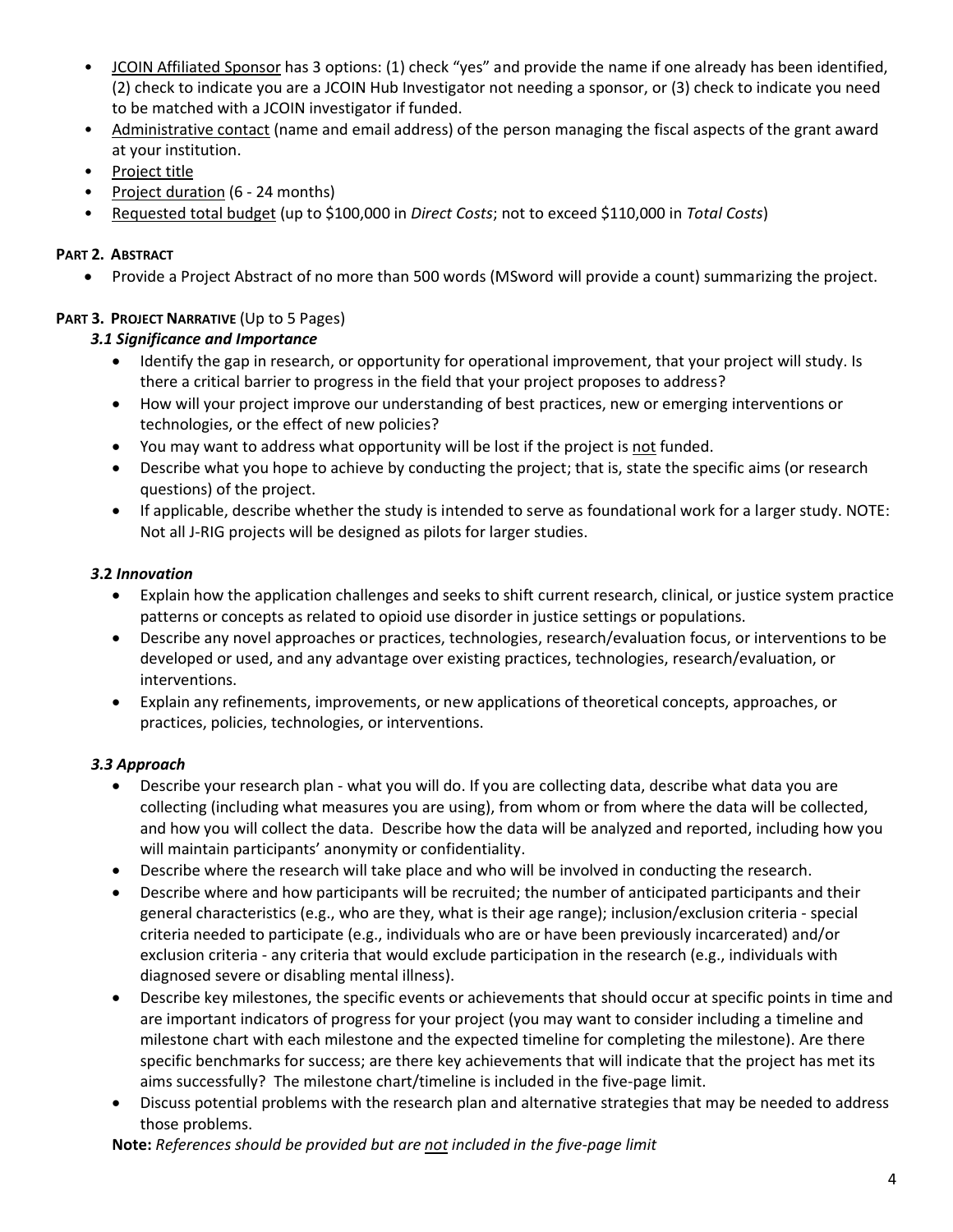### **PART 4. CHARACTERISTICS OF THE STUDY POPULATION**

Applicants may not know the precise gender/sex, race, and ethnic breakdown of the study population (i.e., the people who will be participants in your research project) and are asked to provide the best estimate. Please complete and upload a Planned Enrollment Table to provide information on the anticipated gender/sex, race and ethnicity of the proposed study population [https://grants.nih.gov/grants/funding/phs398/PlannedEnrollmentReport.pdf.](https://grants.nih.gov/grants/funding/phs398/PlannedEnrollmentReport.pdf) NIH requires applicants to describe the gender/sex and race of the targeted study population separately by ethnicity (defined as Hispanic/Latino OR Not Hispanic/Latino). Therefore, you will need to identify as best you can the number of the Female/Males by Race for both categories of ethnicity (Hispanic/Latino and Not Hispanic/Latino). As an example, a person whose *race* is "White" may (or may not) identify with an *ethnicity* of "Hispanic/Latino." Note that even if you are using secondary (extant) data, you need to complete this table.

|                                                 | <b>Ethnic Categories</b> |      |                    |      |       |
|-------------------------------------------------|--------------------------|------|--------------------|------|-------|
|                                                 | Not Hispanic or Latino   |      | Hispanic or Latino |      | Total |
| Racial<br>Categories                            | Female                   | Male | Female             | Male |       |
| American<br>Indian/Alaska<br>Native             |                          |      |                    |      |       |
| Asian                                           |                          |      |                    |      |       |
| Native Hawaiian<br>or Other Pacific<br>Islander |                          |      |                    |      |       |
| <b>Black or African</b><br>American             |                          |      |                    |      |       |
| White                                           |                          |      |                    |      |       |
| More than One<br>Race                           |                          |      |                    |      |       |
| Total                                           | 0                        | 0    | O                  | 0    | Đ     |

#### Planned

### **PART 5. HUMAN SUBJECTS PROTECTIONS**

In this section we are simply asking whether human subjects are included in your research study and, if so, whether you have identified an Institutional Review Board (IRB) to oversee the project. An IRB is an independent committee established to protect the rights and welfare of human research subjects recruited to participate in research activities. The IRB reviews and approves research involving human subjects.

If you have not identified an IRB at the time of submission, you will receive assistance in identifying an IRB to review the project, if necessary.

PLEASE NOTE: You do *not* have to address the standard human subjects elements typically included in a grant application (risks, adequacy of protections against risks, potential benefit of research, importance of knowledge to be gained) as part of this application. That information will be requested and required as part of an IRB application and approval process prior to funding.

### **Are human subjects included in the research: [ ] YES [ ] NO**

A *human [subject](http://www.hhs.gov/ohrp/humansubjects/guidance/45cfr46.html#46.102)* is defined as any living individual about whom an investigator conducting research:

- 1. obtains information or biospecimens through intervention or interaction with the individual, and uses, studies, or analyzes the information or biospecimens, or
- 2. obtains, uses, studies, analyzes, or generates identifiable private information or identifiable biospecimens.

### **If YES, what Institutional Review Board (IRB) will oversee this project?**

(A) Applicant institution will provide the IRB, or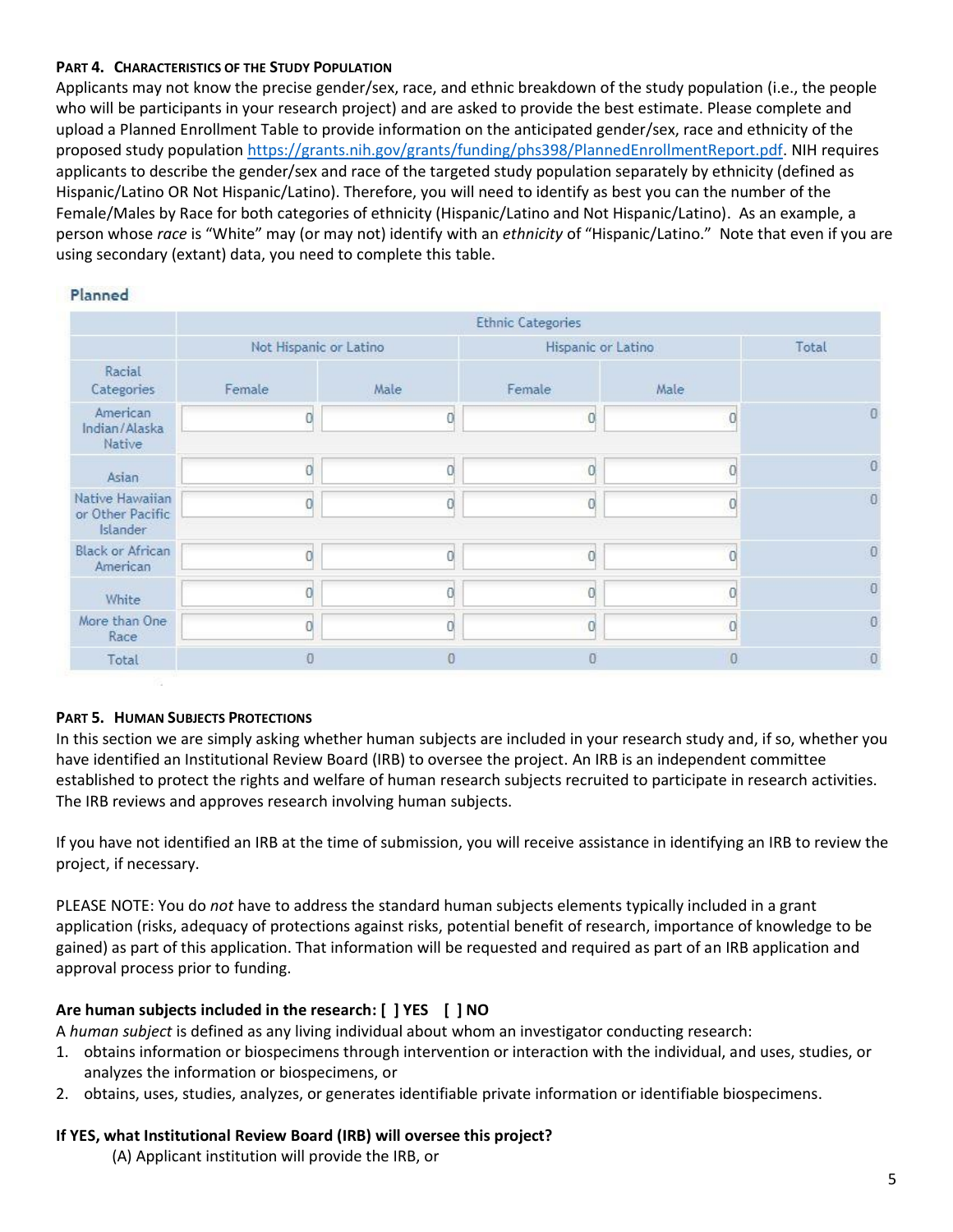- (B) Co-Investigator's IRB will be the IRB of record for this award, or
- (C) Do not have an IRB and will need help obtaining IRB review

### **If IRB is identified, please provide the Federal Wide Assurance (FWA) for the proposed IRB: [ ]**

### **PART 6. TWO-PAGE BIOGRAPHICAL SKETCH, RESUME, OR CV**

Include a Two-Page (2-page) Biographical Sketch, Resume or CV for:

- Principal Investigator (the principal Investigator is the individual responsible for overall scientific direction of the project) ;
- Co-Investigators, and/or Senior Personnel (if applicable, these are other individuals who will contribute in a substantive, meaningful way to the scientific development or execution of the project, whether or not salaries are requested); and
- JCOIN Investigator Sponsor (if applicable).

### **PART 7. BUDGET AND BUDGET JUSTIFICATION**

Complete a simplified budget table (See example below). You are encouraged to download the example which can be found:<https://bit.ly/2yAwKvc> and use the fillable table on page 3. If necessary, you may upload a budget document you created. The portal will accept the budget in a variety of formats (Word, PDF, Excel, etc.).

In addition, you will need to provide a Budget Justification providing a written description that includes the description and justification for each budget item (see below). As noted previously, *Total Direct Costs for each project cannot be greater than \$100,000 and Total Costs cannot exceed \$110,000*. You may upload the Budget Justification Narrative as a PDF or Word file.

### *Personnel and Fringe Benefits*

All personnel from the applicant organization and partners dedicating effort to the project should be listed in the personnel section. Please list the personnel name **or** personnel title (if the specific person has not yet been identified), the salary amount and the percentage of time (or number of hours for hourly/wage personnel).

Fringe benefits should be based on the organization's Fringe benefit rate. More information on what is included as fringe benefits can be found in the Grants Policy Statement at [https://grants.nih.gov/grants/policy/nihgps/HTML5/section\\_12/12.8.1\\_salaries\\_and\\_fringe\\_benefits.htm](https://grants.nih.gov/grants/policy/nihgps/HTML5/section_12/12.8.1_salaries_and_fringe_benefits.htm)

The total personnel cost should be the requested wage/salary + fringe benefits requested for the grant activities.

Salary Caps: NIH will not pay requested salary above the annual salary cap. The FY2020 Salary cap is \$199,300, not inclusive of fringe (see: [https://grants.nih.gov/grants/guide/notice-files/NOT-OD-21-057.html\)](https://grants.nih.gov/grants/guide/notice-files/NOT-OD-21-057.html).

### *Subcontracts*

If the application includes a subcontract, include the total cost of the subcontract (Subcontract Direct and Indirect/F&A) as a line item in the applicant Direct Cost budget. **Also, include a separate budget for the subcontract similar to the budget provided for the applicant.** PLEASE NOTE: The TOTAL subcontract costs must be included as *Direct Costs* in the applicant budget. As a reminder, Direct Costs for the Applicant (which would include the total subcontract costs) cannot be greater than \$100,000.

### *Travel*

If you are including any travel, please provide the details in the budget justification, including the destination, number of people traveling, and dates or duration of your stay for all anticipated travel. It is important that you clearly state how the travel is directly related to your proposed research (e.g., you can go to a conference to present your research, but not just for the purpose of "staying current in your field"). You should refer to your institution's travel policy for guidance on how you should arrange the travel, but if your institution lacks a policy, it is expected that you will follow the U.S. federal government policy found here: [http://www.gsa.gov/federaltravelregulation.](http://www.gsa.gov/federaltravelregulation)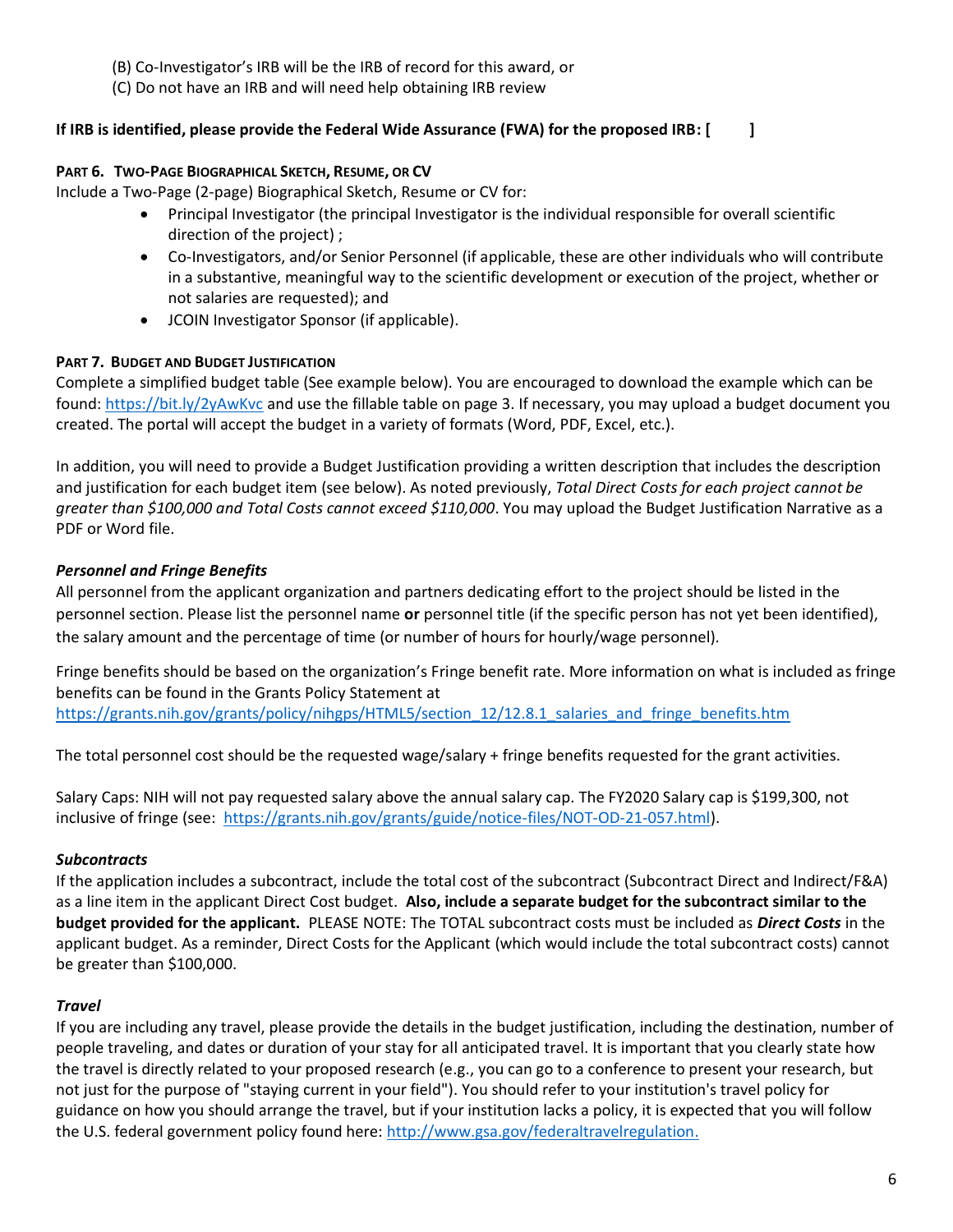### *Other Direct Costs*

Other Direct Costs may include (but are not limited to) the following:

- **Materials and Supplies**: Any materials or supplies necessary to conduct the research, such as testing kits.
- **Consultant Services:** Typically, consultants will charge a fixed rate for their services that includes both their direct and F&A costs. You do not need to report separate direct and F&A costs for consultants. Consultants are not subject to the salary cap restriction; however, any consultant charges should meet your institution's definition of "reasonableness."
- **ADP/Computer Services**: The services you include here should be research-specific computer services, such as reserving computing time on supercomputers or getting specialized software to help run your statistics. This section should not include your standard desktop office computer, laptop, or the standard tech support provided by your institution. Those types of charges should come out of the F&A costs.
- **IRB:** You may include costs for an external IRB if necessary.

**NOTE**: Certain costs may be deemed unallowable to the National Institutes of Health. Examples of unallowable costs include the cost for needles (e.g., for a needle exchange program) or the cost of routine services (e.g., a nurse or counselor to provide screening, counseling, and referral to treatment) which are not DIRECTLY tied to the research study.

| <b>ITEM</b>                                    | <b>COST</b> | <b>DETAILS</b>                                      |
|------------------------------------------------|-------------|-----------------------------------------------------|
| Personnel                                      |             |                                                     |
| Sarah Jones, Behavioral Health                 | \$8,750     | \$70,000 Salary x 10% time + Fringe Benefits (@25%) |
| Counselor                                      |             | of direct salary)                                   |
| Mark Smith, Research Assistant                 | \$28,125    | \$45,000 Salary x 50% time + Fringe Benefits (@25%) |
|                                                |             | of direct salary)                                   |
| Subcontract:                                   | \$32,000    | See attached City University budget. Includes       |
| <b>City University</b>                         |             | personnel costs for Dr. Brian Smith and F&A.        |
| <b>Travel</b>                                  |             | Airfare (\$600), Conference Fee (\$300), Hotel      |
| Attendance at XXX Conference to                | \$2,350     | (\$1,000) and Per Diem (3 days x 150/day).          |
| present results of the study                   |             | Dr. Jones to attend the conference. See Budget      |
|                                                |             | Justification for specific details.                 |
| <b>Other Direct Costs</b>                      |             |                                                     |
| Urine test kits                                | \$1,190     | @\$95 for 25 samples                                |
| <b>Participant Transportation</b>              | \$300       | <b>Bus Tickets</b>                                  |
| Recruitment                                    | \$500       | Advertisement                                       |
| <b>Participant Compensation</b>                | \$3,000     | \$100/participant (\$40/session, \$20 bonus for     |
|                                                |             | attending both sessions, 30 participants)           |
| Supplies for Program Implementation            | \$500       | (See budget justification)                          |
| <b>Total of All Above Costs (Direct Costs)</b> | \$76,715    |                                                     |
| Cannot Exceed \$100,000                        |             |                                                     |
| F&A (Indirect)                                 | \$22,861    | Approved F&A of 29.8%                               |
| <b>Total Costs (Direct and Indirect)</b>       | \$99,576    |                                                     |

Budget Table Example

## *Budget Justification*

The Budget Justification should include additional details about each of the budget categories. The Budget Justification is not part of the 5-page limit for the proposal.

### **PART 8. LETTERS OF COLLABORATION** (IF APPLICABLE)

Please include a letter of collaboration for each collaborator in which their role on the project is described.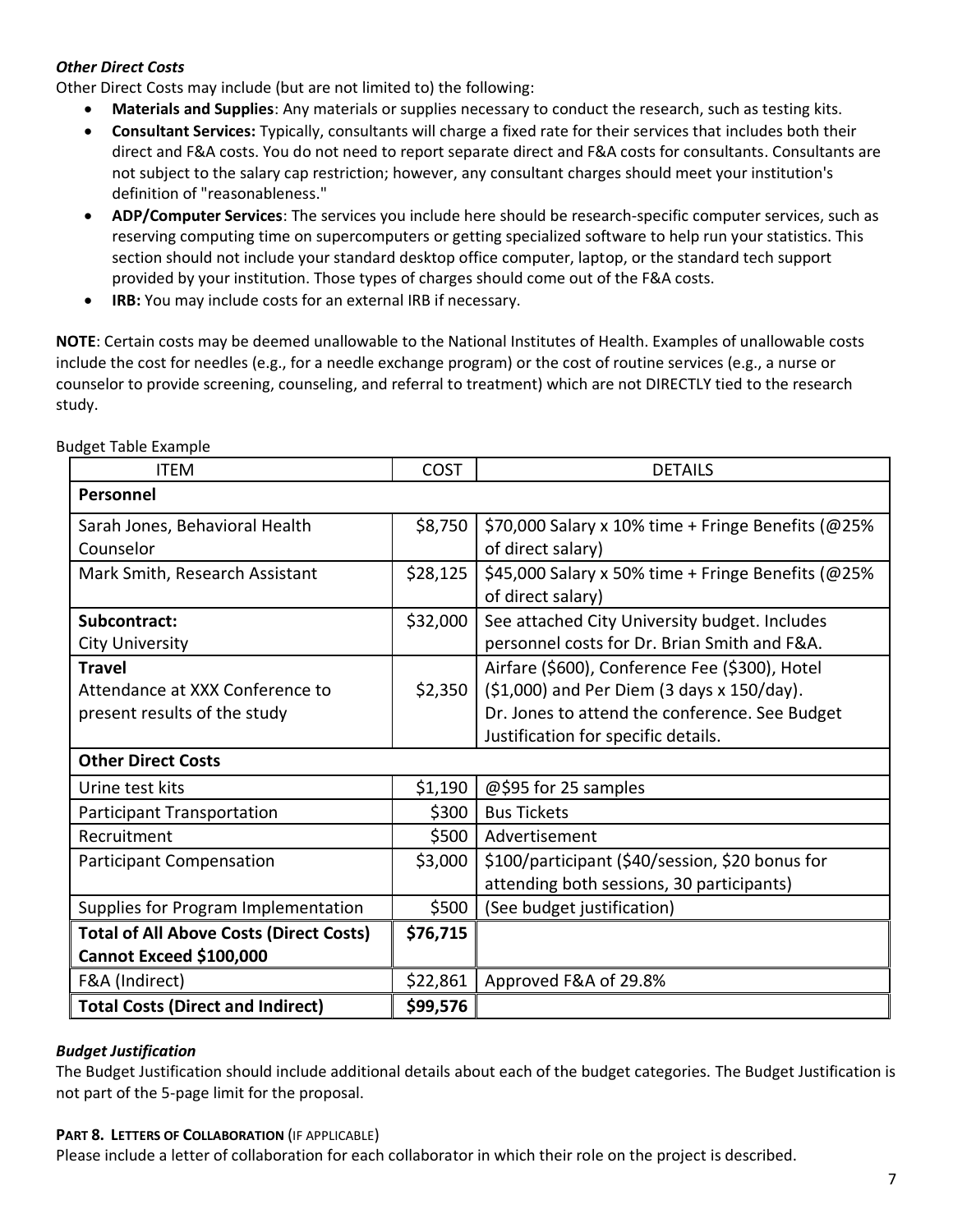#### **PART 9. DEMOGRAPHIC DATA**

Please provide demographic information about the PI. We are using this information to gauge whether our announcements are reaching a diverse pool of researchers and practitioners.

### **REVIEW CRITERIA**

All applications will be treated as proprietary. If the application is selected for funding, that proposal eventually may become subject to public disclosure. Please note that the applications will be reviewed by internal and external expert reviewers.

Each application will be reviewed by multiple reviewers and rated on the criteria noted below. All applicants will receive a Summary Statement which will include (anonymously) the reviewers' scores and comments.

Applications will be reviewed and scored using the review criteria and scoring scale typically used for other NIH Applications. However, applicants should note that these criteria and scores are being used in a very different context and scores and funding decisions will be quite different from those typically found with other NIH applications.

Reviewers will be asked to provide ratings (1-9) for each of the following criteria and to provide an overall impact score (again, 1-9). Reviewers also will be asked to note the strengths and weaknesses for each criterion. As noted above, this is similar to other NIH reviews, but the scoring and funding decisions may be quite different from other NIH funding mechanisms.

### *Significance and Importance*

Does the project address an important problem or a critical barrier to progress in the field? If the aims of the project are achieved, will knowledge, understanding of emerging policies, technical capability, and/or clinical practice be improved? What is potentially lost if we do not fund this study at this time?

#### *Innovation*

Does the application challenge and seek to shift current research, or clinical or justice system practice patterns or concepts? Does the project capitalize on a novel or emerging policy, technology, or practice which requires timely evaluation or research? Are the interventions, policies, technologies, or practices being researched new in the field?

### *Approach*

Are the overall strategies, methodologies, and analyses well-reasoned and appropriate to accomplish the aims of the project? Are potential problems, alternative strategies, milestones, and benchmarks for success presented? Is the project feasible? That is, what is the likelihood that the project can be completed successfully in the time period noted for the project?

### *Investigator(s)*

Based on the biosketches provided, are the Principal Investigators (PIs), collaborators, and other researchers well suited to the project? Do the researchers and/or practitioners have relevant research and/or professional experience to conduct the project? Are there any gaps in experience needed for the project to be completed successfully? If the applicant is a researcher, is there evidence that the PI and other collaborators have expertise in the research topic and proposed methodologies? If the applicant is a practitioner, does the study team include access to appropriate research expertise? For example, has the PI or other researchers collected data before in any systematic way, and written about it in some way? If the practitioner does not have research experience, do they have partner(s) with the appropriate expertise and experience?

### *Overall Impact*

Reviewers will provide an overall impact score to reflect their assessment of the likelihood for the project to have an impact on the field or provide the basis for further research that could have broader impact. The overall impact score also can reflect the need to conduct this research based on the opportunity that might be lost by not conducting this research. The overall impact should be made in consideration of the previous review criteria. There is no specific weighting of the other review criteria in relation to the Overall Impact Score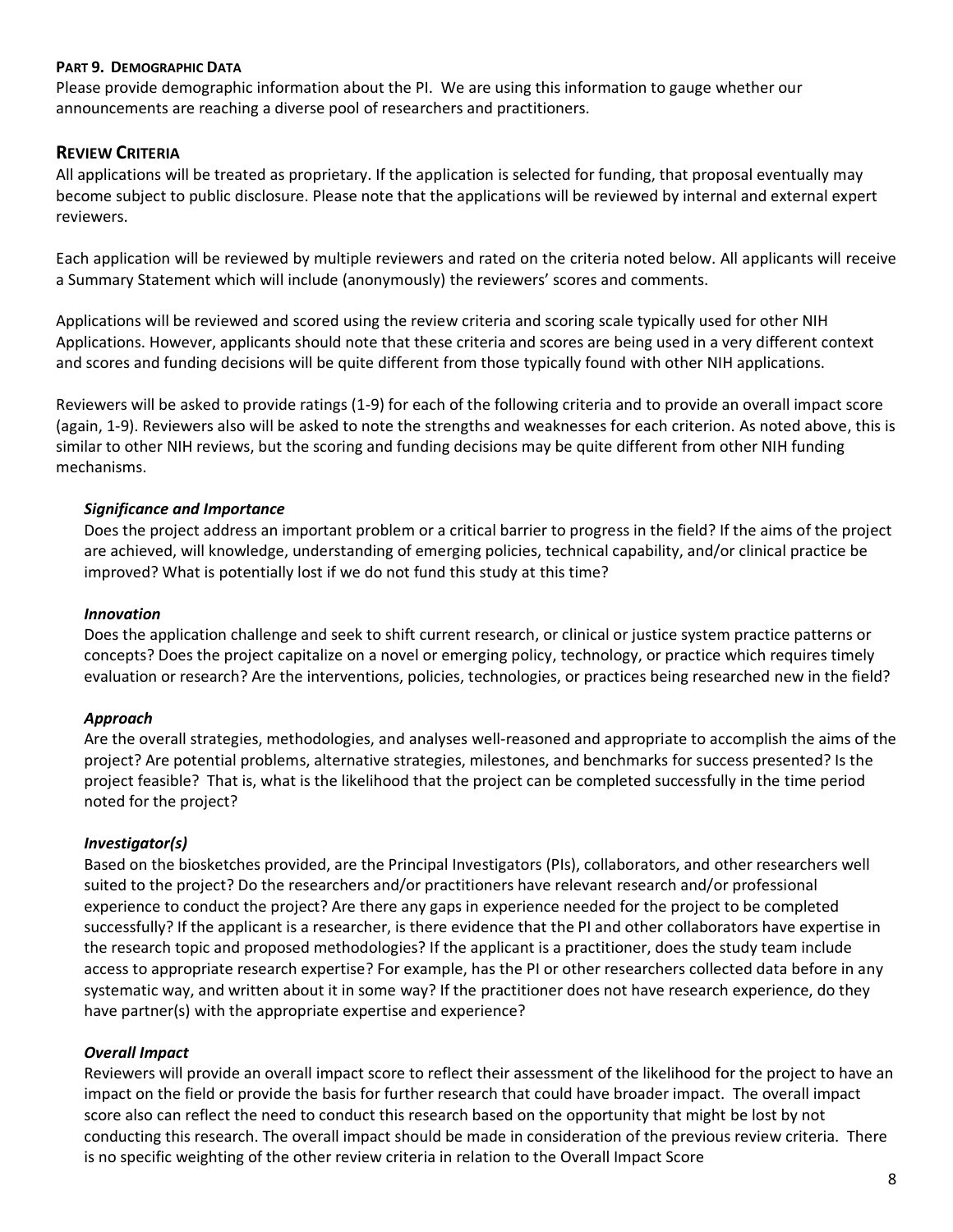### **TERMS AND CONDITIONS**

All NIH awards are subject to the terms and conditions, cost principles, and other considerations described in the *[NIH](https://grants.nih.gov/grants/guide/url_redirect.htm?id=11120)  [Grants Policy Statement](https://grants.nih.gov/grants/guide/url_redirect.htm?id=11120)*.

### **Institutional Review Board Requirements**

Institutional Review Board (IRB) or Independent Ethics Committee (IEC) Approval: Grantee institutions must ensure that the application as well as all protocols are reviewed by their IRB or IEC prior to funding. To help ensure the safety of participants enrolled in NIH-funded studies, the awardee must provide NIH copies of documents related to all major changes in the status of ongoing protocols. Data and Safety Monitoring Requirements: The NIH policy for data and safety monitoring requires oversight and monitoring of all NIH-conducted or -supported human biomedical and behavioral intervention studies (clinical trials) to ensure the safety of participants and the validity and integrity of the data. Further information concerning these requirements is found at [http://grants.nih.gov/grants/policy/hs/data\\_safety.htm.](http://grants.nih.gov/grants/policy/hs/data_safety.htm)

### **Administrative and National Policy Requirements**

All NIH grant and cooperative agreement awards include the NIH Grants Policy Statement as part of the Funding Notice. For these terms of award, see the *NIH Grants Policy Statement* [Part II: Terms and Conditions of NIH Grant Awards,](https://grants.nih.gov/grants/guide/url_redirect.htm?id=11157)  [Subpart A: General](https://grants.nih.gov/grants/guide/url_redirect.htm?id=11157) and [Part II: Terms and Conditions of NIH Grant Awards, Subpart B: Terms and Conditions for Specific](https://grants.nih.gov/grants/guide/url_redirect.htm?id=11159)  [Types of Grants, Grantees, and Activities.](https://grants.nih.gov/grants/guide/url_redirect.htm?id=11159) More information is provided at [Award Conditions and Information for NIH](https://grants.nih.gov/grants/guide/url_redirect.htm?id=11158)  [Grants.](https://grants.nih.gov/grants/guide/url_redirect.htm?id=11158)

Recipients of federal funding from HHS must administer their programs in compliance with federal civil rights law. This means that recipients of HHS funds must ensure equal access to their programs without regard to a person's race, color, national origin, disability, age and, in some circumstances, sex and religion. This includes ensuring your programs are accessible to persons with limited English proficiency. HHS recognizes that research projects are often limited in scope for many reasons that are nondiscriminatory, such as the principal investigator's scientific interest, funding limitations, recruitment requirements, and other considerations. Thus, criteria in research protocols that target or exclude certain populations are warranted where nondiscriminatory justifications establish that such criteria are appropriate with respect to the health or safety of the subjects, the scientific study design, or the purpose of the research.

HHS provides general guidance to recipients of FFA on meeting their legal obligation to take reasonable steps to provide meaningful access to their programs by persons with limited English proficiency. Please see [https://www.hhs.gov/civil](https://www.hhs.gov/civil-rights/for-individuals/special-topics/limited-english-proficiency/index.html)[rights/for-individuals/special-topics/limited-english-proficiency/index.html.](https://www.hhs.gov/civil-rights/for-individuals/special-topics/limited-english-proficiency/index.html) The HHS Office for Civil Rights also provides guidance on complying with civil rights laws enforced by HHS. Please see [https://www.hhs.gov/civil-rights/for](https://www.hhs.gov/civil-rights/for-individuals/section-1557/index.html)[individuals/section-1557/index.html;](https://www.hhs.gov/civil-rights/for-individuals/section-1557/index.html) and [https://www.hhs.gov/civil-rights/for-providers/laws-regulations](https://www.hhs.gov/civil-rights/for-providers/laws-regulations-guidance/index.html)[guidance/index.html.](https://www.hhs.gov/civil-rights/for-providers/laws-regulations-guidance/index.html) Recipients of federal funding also have specific legal obligations for serving qualified individuals with disabilities. Please see [https://www.hhs.gov/civil-rights/for-individuals/disability/index.html.](https://www.hhs.gov/civil-rights/for-individuals/disability/index.html) Please contact the HHS Office for Civil Rights for more information about obligations and prohibitions under federal civil rights laws at <https://www.hhs.gov/ocr/about-us/contact-us/index.html> or call 1-800-368-1019 or TDD 1-800-537-7697. Also note it is an HHS Departmental goal to ensure access to quality, culturally competent care, including long-term services and supports, for vulnerable populations. For further guidance on providing culturally and linguistically appropriate services, recipients should review the [National Standards for Culturally and Linguistically Appropriate Services in Health and](http://minorityhealth.hhs.gov/omh/browse.aspx?lvl=2&lvlid=53)  [Health Care.](http://minorityhealth.hhs.gov/omh/browse.aspx?lvl=2&lvlid=53) For additional guidance regarding how the provisions apply to NIH grant programs, please contact [jcoin@nida.nih.gov.](mailto:jcoin@nida.nih.gov)

In accordance with the statutory provisions contained in Section 872 of the Duncan Hunter National Defense Authorization Act of Fiscal Year 2009 (Public Law 110-417), NIH awards will be subject to the Federal Awardee Performance and Integrity Information System (FAPIIS) requirements. FAPIIS requires Federal award-making officials to review and consider information about an applicant in the designated integrity and performance system (currently FAPIIS) prior to making an award. An applicant, at its option, may review information in the designated integrity and performance systems accessible through FAPIIS and comment on any information about itself that a Federal agency previously entered and is currently in FAPIIS. The Federal awarding agency will consider any comments by the applicant, in addition to other information in FAPIIS, in making a judgement about the applicant's integrity, business ethics, and